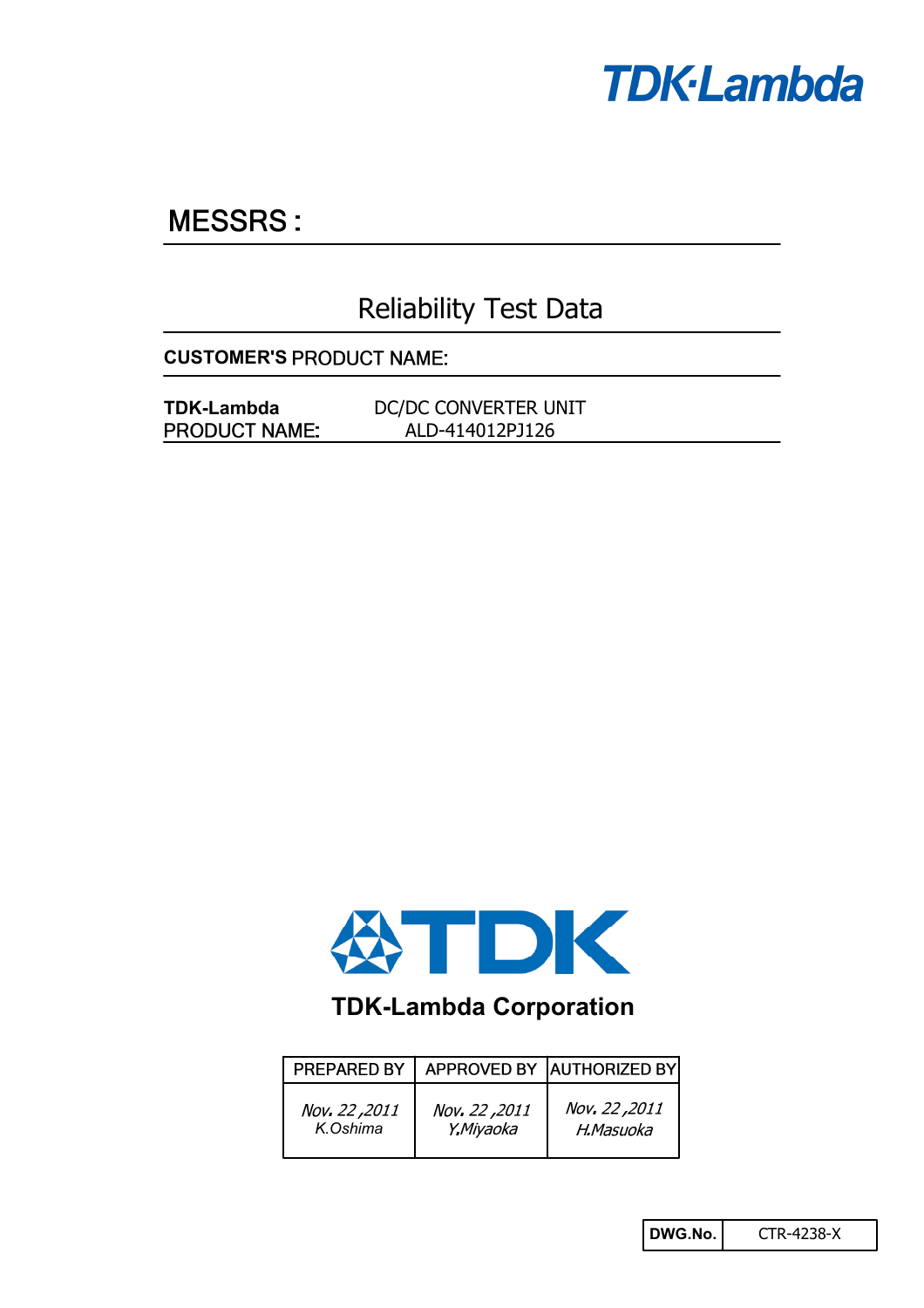# [1] Test Sample

ALD-414012PJ126 3pcs. for each

## [2] Test Condition

| Vin:          | 12.0[V]           |
|---------------|-------------------|
| Vbr/ADIM:     | 0IV1              |
| Load:         | $240$ [ohm]       |
| Power supply: | PAR180A (KIKUSUI) |

## [3] Result

The test result is shown on the next page. There was no problem. The measurement condition and Instrument depends on the following.

Measurement Condition

| Vin:          | 12.0[V]  |
|---------------|----------|
| Vbr/ADIM:     | 0IV1     |
| Load:         | 240[ohm] |
| Ambient temp: | 25[degC] |

#### Measuring Instrument

| Power supply:            |
|--------------------------|
| Inpur DC current meter:  |
| Output DC current meter: |
| Frequency counter:       |

PAR160A (KIKUSUI) or equivalent R6841(ADVANTEST) or equivalent 187 (FLUKE) or equivalent 187 (FLUKE) or equivalent

## [4] Test Item

| Item                                                   | Condition                                                                                                                                           | Judgement Standard       |
|--------------------------------------------------------|-----------------------------------------------------------------------------------------------------------------------------------------------------|--------------------------|
| <b>High Temperature</b><br><b>Continuous Operation</b> | 85degC 500hrs.                                                                                                                                      |                          |
| <b>Heat Shock</b>                                      | $-40degC \leq 85degC$ 30min./each<br>100cycles                                                                                                      |                          |
| <b>Humidity Environment</b><br>Off and on Operation    | 60degC 90%R.H.<br>On 1hr / Off 3hrs. 500cycles.                                                                                                     | Electrical and apperance |
| Vibration                                              | 5~10Hz Amplitude 10mm<br>10~200Hz Accerarated Verocity 21.6m/s <sup>2</sup> (2.2G)<br>Log Sweep: 10min.<br>X, Y, Z direction 60min/each total 3hrs. | should be in the spec.   |
| Shock                                                  | 588m/s <sup>2</sup> (60G) 11ms Half-sine wave<br>once each axis X, Y, Z, -X, -Y, -Z total 6times                                                    |                          |

|            | PRODUCT NAME or MODEL, TITLE         |             |             |  |  |  |  |
|------------|--------------------------------------|-------------|-------------|--|--|--|--|
|            | DC-DC CONVERTER UNIT ALD-414012PJ126 |             |             |  |  |  |  |
|            | NAME OF DRAWING                      | DRAWING No. | <b>PAGE</b> |  |  |  |  |
| TDK-Lambda | <b>Reliability Test Data</b>         | CTR-4238-X  |             |  |  |  |  |

<The drawings may be changed without any notice.>